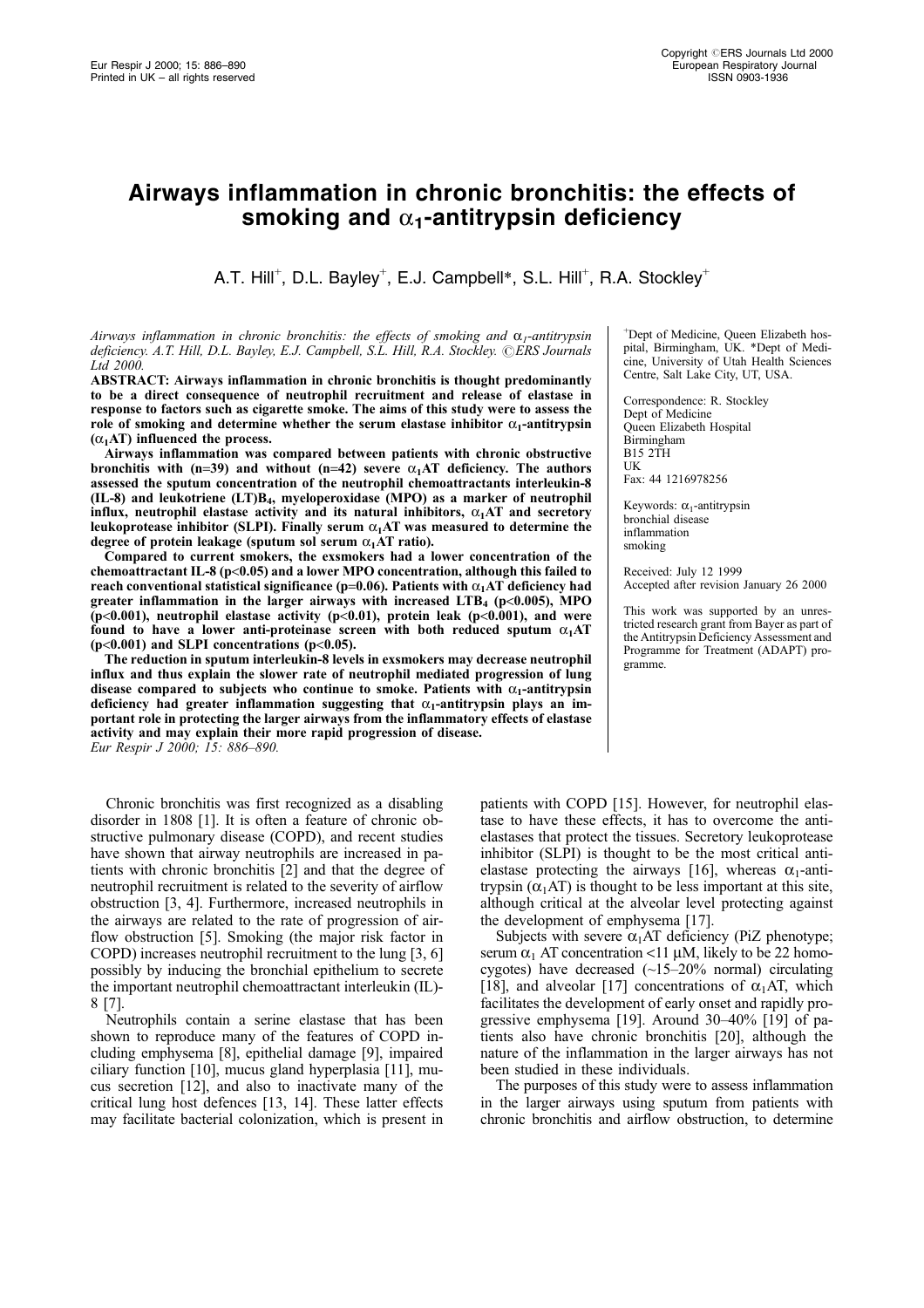the effect of continued smoking and, in particular, to investigate the role of  $\alpha_1$ AT in the larger airways by studying subjects with  $\alpha_1$ AT deficiency ( $\alpha_1$ ATD).

## Patients and methods

## Patients

Forty-two patients with chronic obstructive bronchitis (COB) (forced expiratory volume in one second (FEV1) <70% predicted) referred to as COB with normal  $\alpha_1$ AT concentrations (PiMM phenotype, likely to be MM homocygotes) and 39 patients with a similar degree of airflow obstruction who had severe  $\alpha_1$ ATD of the PiZ phenotype. All patients had chronic bronchitis defined on clinical grounds [21] and emphysema confirmed by high resolution computed tomography of the thorax. They were studied in the stable clinical state at least 8 weeks after a clinical exacerbation and none had received oral steroids or antibiotics within that time period. More patients with  $\alpha_1$ ATD [26] received regular inhaled steroids than the COB group  $(18, p<0.05)$  although all other therapy was similar.

## Sputum and serum processing

Sputum was collected over a 4 h period, from rising, into sterile containers from all patients on a single occasion. A portion was removed for quantitative bacterial culture to obtain the number of viable organisms present [22] and the remainder was ultracentrifuged at  $50,000 \times g$  for 90 min at  $4^{\circ}$ C, the soluble (sol) phase was removed and stored at  $-70^{\circ}$ C until analysed. Venous blood was collected at the same time into a plain vacutainer tube and the serum was harvested and also stored at  $-70^{\circ}$ C until analysed.

## Assay analysis

Sputum myeloperoxidase (MPO) and elastase activity was used to assess neutrophil influx and enzyme release, respectively, as described previously [23]. The lower limit of detection for elastase was  $0.01 \mu M$  and samples below this level were classified as zero for statistical purposes.

Sputum IL-8, leukotriene (LT)B<sub>4</sub>, and SLPI were measured by enzyme linked immunosorbent assay (ELISA) using commercially available kits. These assays and their characteristics have been described in detail elsewhere [24].

 $\alpha$ <sub>1</sub>AT concentration in sputum sol phase was measured by ELISA relative to a commercially available serum standard (The Binding Site Ltd., Birmingham, UK) as described previously [16] and  $\alpha_1$ AT in serum was measured by radial immunodiffusion (The Binding Site Ltd.). The ratio of sol/serum  $\alpha_1$ AT was calculated and expressed as a percentage to assess the degree of protein leakage from serum as described previously [25].

## Statistical analysis

The Mann Whitney U-test was used throughout to compare different groups as most of the data were not normally distributed. Values are reported as mean±sEM and as median (interquartile range (IQR)) where appropriate. A pvalue of <0.05 was considered to be statistically significant.

### Results

The mean age for the patients with COB was 67.1 yrs  $(sem±1.2)$ , range 44–79 yrs and 15 were female. The patients with  $\alpha_1$ ATD were younger with a mean age of 50  $(\pm 1.5 \text{ yrs})$ , range 33–66 yrs (p<0.005) and 9 were female (p>0.1). Average lung function for both groups is summarized in table 1. The mean post-bronchodilator (nebulized salbutamol 5 mg) FEV1 increase was  $65\pm36$  mL  $(6.7\pm2.0\%$  improvement from baseline) in the COB group and  $120\pm20$  mL (14.8 $\pm1.9\%$  improvement from baseline) in the  $\alpha_1$ ATD group. Twenty of the patients in the COB group were exsmokers and the remaining 22 were current smokers, whereas the majority of patients in the  $\alpha_1$ ATD group [34] were exsmokers with five current smokers.

Table 2 summarizes the average sputum values for all the patients in each group, as well as data for the current and exsmokers in the COB group. The current smokers had slightly better lung function than the exsmokers  $(p<0.05)$  with an average FEV<sub>1</sub> (% pred) for the patients age and height [26] of  $35.1\pm3.4\%$  and  $25.0\pm1.8\%$  respectively, although the ages were similar for both groups (current smokers  $66.0\pm1.9$  yrs and  $68.8\pm1.5$  yrs for exsmokers).

All samples from the COB group contained measurable quantities of all proteins with the exception of elastase activity which was present in only 16 of the 42 patients. Subgroup analysis showed that the  $IL-8$  and MPO concentrations were lower in the exsmokers although the latter just failed to reach the accepted level of significance (p= 0.06; table 2).

The  $\alpha_1$ ATD group had a greater degree of inflammation in the larger airways compared to the COB group. The  $LTB<sub>4</sub>$  and MPO concentrations were higher and elastase activity was detected in most samples (31/39) but the concentrations of its inhibitors SLPI and  $\alpha_1$ AT were lower despite increased protein leakage of  $\alpha_1$ AT. These differences were maintained even when the  $\alpha_1$ ATD group was compared to the subgroups of patients with COB who were current or exsmokers (table 2).

Table  $1. -$  Pulmonary function tests

|                                    | COB |           | PiZ $\alpha_1$ -ATD |                                                               |
|------------------------------------|-----|-----------|---------------------|---------------------------------------------------------------|
|                                    |     | Predicted | Observed % Observed | $\frac{0}{0}$<br>Predicted                                    |
| FEV1 L                             |     |           |                     | $0.8\pm0.1$ 30.1 $\pm3.1$ $0.9\pm0.1$ 27.4 $\pm3.0$           |
| FVC L                              |     |           |                     | $2.0\pm0.2$ 64.3 $\pm4.4$ 2.9 $\pm0.2$ 70.7 $\pm4.6$          |
| $FEV1/FVC$ %                       |     |           |                     | $36.4\pm2.2$ $46.3\pm2.8$ $29.9\pm2.1$ $36.5\pm2.5$           |
| RV L                               |     |           |                     | $4.2\pm0.3$ 187.3 $\pm$ 8.6 3.2 $\pm$ 0.2 159.2 $\pm$ 11.5    |
| TLC L                              |     |           |                     | $6.9\pm0.4$ 116.8 $\pm3.8$ 7.9 $\pm0.3$ 120.8 $\pm3.2$        |
| $RV/TLC$ %                         |     |           |                     | $61.3 \pm 1.7$ 159.8 $\pm 3.9$ 41.6 $\pm 2.4$ 130.8 $\pm 7.4$ |
| KCO                                |     |           |                     | $0.8\pm0.1$ 51.4 $\pm$ 5.1 1.0 $\pm$ 0.1 53.3 $\pm$ 6.2       |
| $mmol·m^{-1}$ ·kPa·L <sup>-1</sup> |     |           |                     |                                                               |

Lung function data for patients with chronic obstructive bronchitis (COB) and patients with PiZ phenotype (serum  $\alpha_1$ -antitrypsin concentration  $\langle 11 \mu M, \text{ likely to be 22 homocygotes} \rangle$  $\alpha_1$ -antitrypsin deficiency (ATD). Data is presented as mean $\pm$ SEM. Values are also expressed as a percentage of that predicted for the patients age, height and sex. FEV1: forced expiratory volume in one second; FVC: forced vital capacity; RV: residual volume; TLC: total lung capacity; KCO: carbon monoxide transfer coefficient.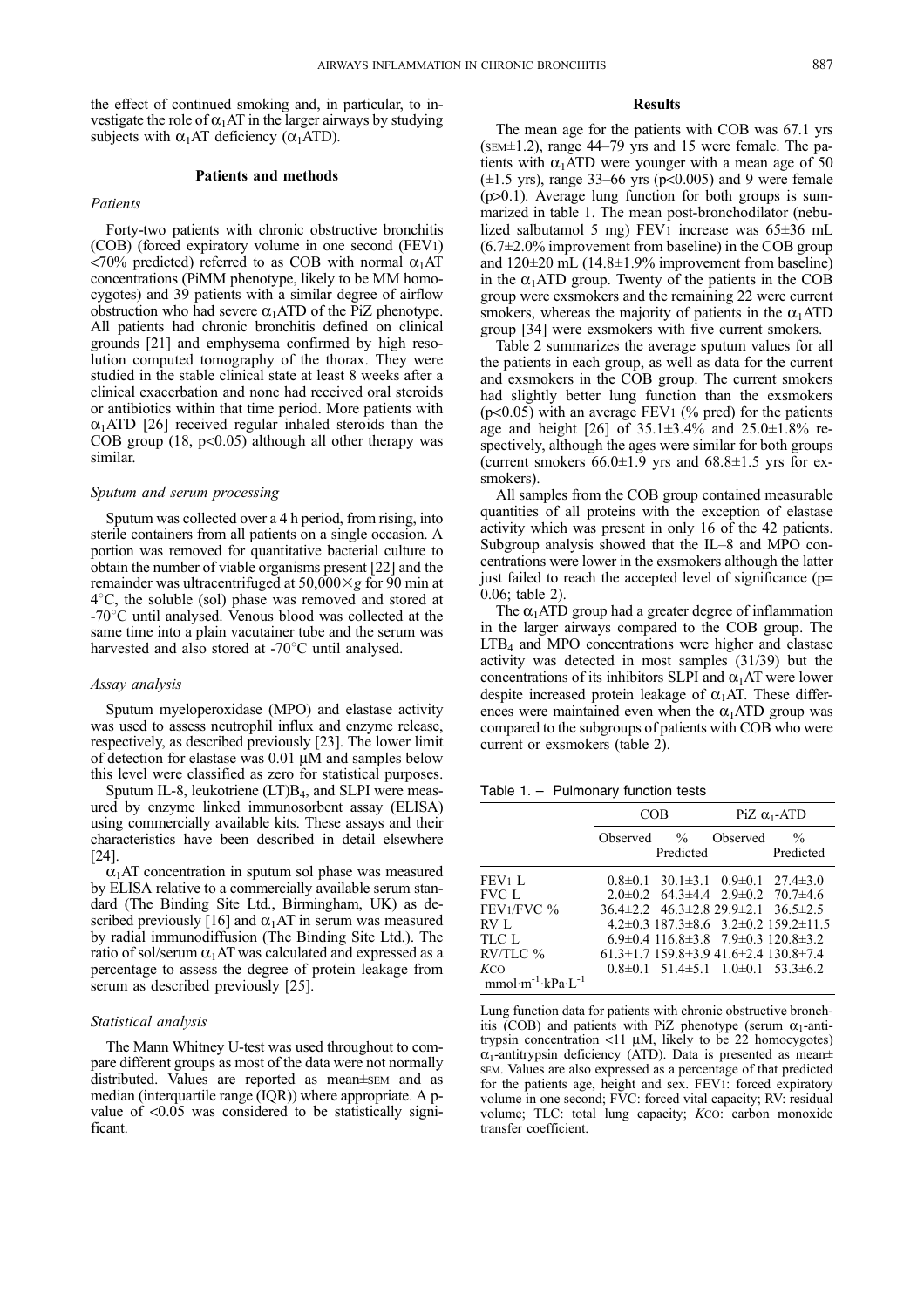|                       | COB                    | COB                    |                        | PiZ $\alpha_1$ ATD  |
|-----------------------|------------------------|------------------------|------------------------|---------------------|
|                       |                        | Current                | Exsmokers              |                     |
| n                     | 42                     | 22                     | 20                     | 39                  |
| MPO units $mL^{-1}$   | $0.2(0.1-0.4)$ ****    | $0.3(0.1-0.5)$ ****    | $0.1 (0.1 - 0.3)$ **** | $0.6(0.3-2.2)$      |
| Elastase $\mu$ M      | $0(0-0.04)$ **         | $0(0-0.04)^*$          | $0(0-0.04)^*$          | $0.02(0.01-0.04)$   |
| IL-8 $nM$             | $4.7(1.3-12.2)$        | 8.8 $(3.5-15.5)^{#}$   | $2.0(1.0-9.5)$         | $4.6(1.8-13.9)$     |
| $LTB4$ nM             | $6.0 (2.4 - 10.0)$ *** | $5.9(2.1-9.8)^*$       | $6.6(2.4–11.1)^*$      | $10.4(5.2 - 27.7)$  |
| $SLPI \mu M$          | $2.4(1.6-5.3)^*$       | $2.0(1.0-2.8)$         | $2.7(1.5-5.9)^*$       | $2.0(0.6-3.8)$      |
| $\alpha_1$ AT ratio % | $0.7(0.5-1.1)$ ****    | $0.9(0.5-2.9)$ ****    | $0.6(0.5-0.7)^*$       | $2.0(1.0-3.1)$      |
| $\alpha_1AT \mu M$    | $0.17(0.13-0.34)$ **** | $0.24$ (0.13-0.86)**** | $0.17(0.13-0.24)$ **** | $0.11(0.04 - 0.14)$ |

Table 2. - Airways inflammation in patients with chronic obstructive bronchitis and patients with PiZ  $\alpha_1$ -antitrypsin deficiency (ATD)

Data for all COB patients, and subset into COB current and exsmokers, and those with PiZ  $\alpha_1$ ATD. Values were presented in sputum and are presented as medians with the (interquartile range in parentheses). Significant differences between the COB group and the group with PiZ phenotype (serum  $\alpha_1$ -antitrypsin (AT) concentration <11  $\mu$ M likely to be 22 homozygotes)  $\alpha_1$ ATD are indicated: \*: p<0.05;<br>\*\*: p<0.01; \*\*\*: p<0.005; \*\*\*\*: p<0.001. Significant difference between the COB cu myeloperoxidase; IL-8 interleukin-8; LTB4: leukotriene B4; SLPI: secretory leukoprotease inhibitor.

Quantitative bacterial culture indicated that some of the patients in both the COB and  $\alpha_1$ ATD groups were colonized by bacteria despite being in a stable clinical state. Nineteen of the patients with COB had either no bacterial growth in their sputum or low numbers  $(<10^5$  colony forming units  $(\text{cft})$ .mL<sup>-1</sup>) of mixed normal flora. However, for the remainder a single organism was isolated and the median bacterial load was  $3\times10^8$  cfu $\cdot$ mL<sup>-1</sup> (range  $1\times10^7$  –  $5 \times 10^9$ ). Of these patients 17 cultured Haemophilus sp., four Branhamella catarrhalis and two Streptococcus sp. Sputum from 13 patients with  $\alpha_1$ ATD grew no recognized organism or few mixed normal flora. Twelve patients had  $\langle 10^7 \text{ cftu} \cdot \text{mL}^{-1} \text{ of a single viable organisms in their sputum}$ (all were *Haemophilus* sp.). The remaining 14 patients had organisms at  $\geq 10^7$  cfu<sub>1</sub>mL<sup>-1</sup> in their sputum with a median bacterial load of  $8 \times 10^8$  cfu $\cdot$ mL<sup>-1</sup> (range  $2 \times 10^7 - 2 \times 10^9$ ). Eleven of the organisms were Haemophilus sp., one Staphylococcus aureus, one a coliform, and one Pseudomonas aeruginosa.

The presence of bacterial colonization may influence the degree of inflammation in the larger airways [27]. In view of this, both the COB and  $\alpha_1$ ATD groups were subdivided according to the results of bacterial culture. However, in the COB group the identified pathogen load was always >10<sup>7</sup> cfu $\cdot$ mL<sup>-1</sup>, whereas the patients with  $\alpha_1$ ATD had a wider concentration range of colonizing organisms  $(10<sup>5</sup> - 10<sup>9</sup>)$ . Therefore the groups were only compared for those subjects where either no pathogen was present or where the bacterial load was  $>10^{7}$  cfu $\cdot$ mL<sup>-1</sup>. There was no significant difference in FEV1 (% pred) between colonized and noncolonized patients in either group.

## Mixed normal flora

The sputum MPO (fig. 1) and  $LTB<sub>4</sub>$  concentration (fig. 2) were greater in subjects with  $\alpha_1$ ATD. Samples from nine of the 13 patients with  $\alpha_1$ ATD had low but detectable concentrations of elastase activity (median=0.02  $\mu$ M; IOR=0-0.04  $\mu$ M) whereas 18 of the 19 samples from the COB patients had no detectable elastase activity (remaining subject=0.03  $\mu$ M, p<0.0005 for group comparison). The median protein leakage in the  $\alpha_1$ ATD group  $(1.7\%; IQR=0.4-3.0)$  was higher (p<0.05) than the COB

group  $(0.6\%; IOR=0.5-0.8)$ , whereas sputum median  $\alpha_1$ AT concentration was lower in the  $\alpha_1$ ATD group (0.09  $\mu$ M; IQR=0.04–0.13, p<0.005) than the COB group (0.16  $\mu$ M; IQR=0.11–0.25) which is consistent with the serum deficiency of this inhibitor. The concentrations of SLPI, however, were similar in both the  $\alpha_1$ ATD (3.9 µM; IQR=2.3-4.3) and COB patients (3.9  $\mu$ M; IQR=2.4-5.4).

## More than  $10^7$  colony forming units per millilitre

The sputum MPO, elastase activity,  $LTB<sub>4</sub>$  and IL-8 concentrations were increased in both the COB and  $\alpha_1$ ATD group colonized by  $>10^7$  cfu $\cdot$ mL<sup>-1</sup> compared to those not colonized (mixed normal flora) as shown in figures  $1-3$ . Elastase activity was detectable in 15 of 23 samples from COB and 13 of 14 for  $\alpha_1$ ATD patients (median=0.04 µM; IQR=0 $-0.04$ , and 0.08 µM; IQR=0.02 $-0.49$  respectively). In addition protein leakage (COB 0.9%; IQR=  $0.6-$ 3.4 and  $\alpha_1$ ATD 2.8%; IQR=1.8-4.3) was greater in both



Fig. 1. - Sputum myeloperoxidase (MPO) is shown for patients with chronic obstructive bronchitis (COB) and  $\alpha_1$ -antitrypsin deficiency  $(\alpha_1$ ATD). The data is separated into patients colonized (>10<sup>7</sup> colony forming units $mL^{-1}$ ) or not colonized (mixed normal flora only) with bacteria in the stable clinical state. The boxplots represent the median results, interquartile range, with minimum and maximum values. \*\*\* p<0.005; \*\*\*\*: p<0.001, COB compared to  $\alpha_1$ ATD patients.  $\pm$ : p<0.05;  $\pm$  ++: p<0.005, differences within the COB and  $\alpha_1$ ATD patients in relation to bacterial load.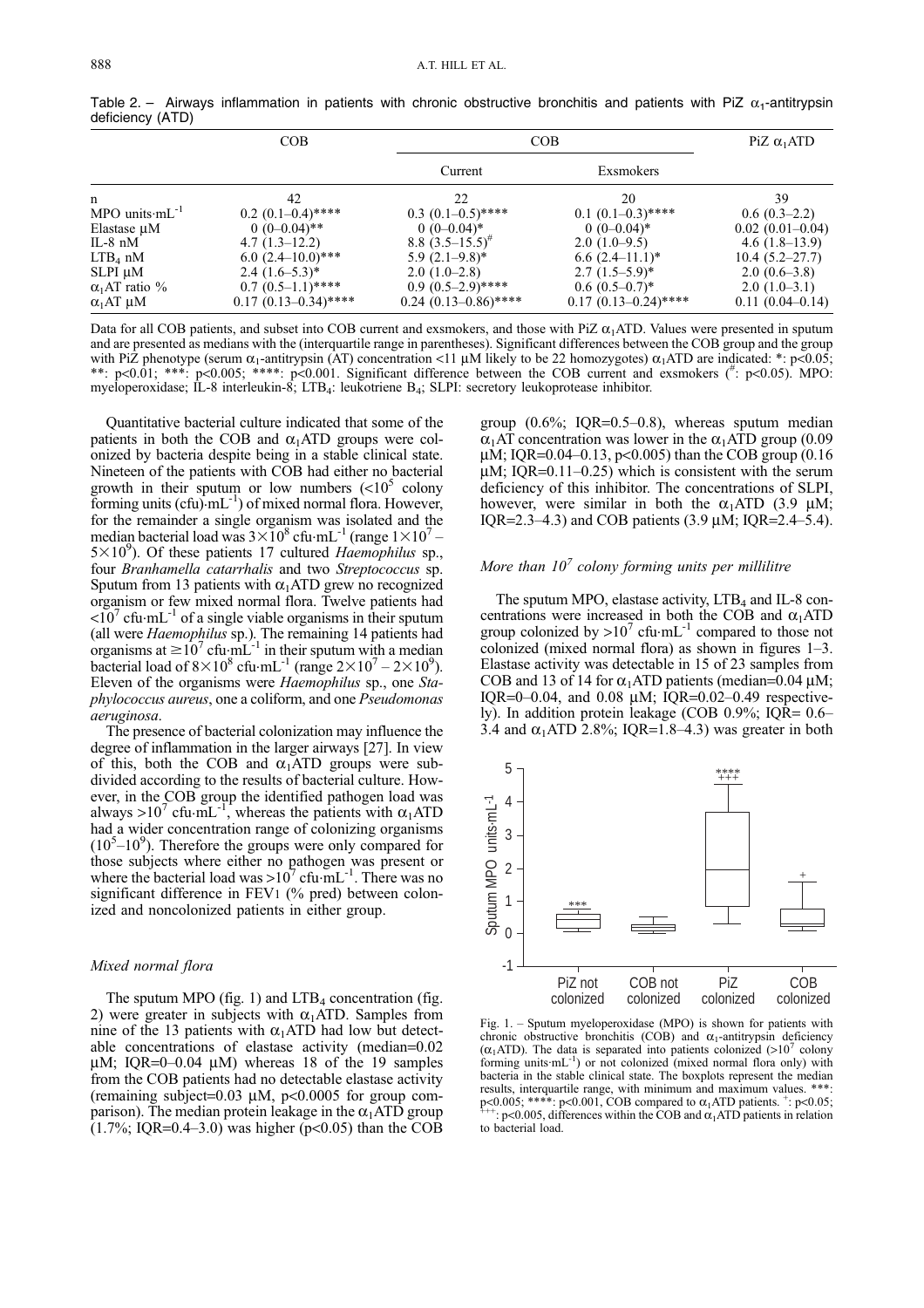

Fig. 2. – The sputum concentrations of leukotriene  $(LT)B<sub>4</sub>$  are shown for patients with chronic obstructive bronchitis (COB) and  $\alpha_1$ -antitrypsin deficiency ( $\alpha_1$ ATD), divided into those with and without bacterial colonization. The boxplots represent the median results, interquartile range, with minimum and maximum values. \*\*:  $p<0.01$ ; \*\*\*\*:  $p<0.001$ , COB compared to  $\alpha_1$ ATD patients.  $\rightarrow$   $\alpha_1$  and  $\alpha_2$  and  $\alpha_3$  and  $\alpha_4$  and  $\alpha_5$  and  $\alpha_7$  and  $\alpha_8$  and  $\alpha_9$  and  $\alpha_9$  and  $\alpha_9$  a COB and  $\alpha_1$ ATD patients in relation to bacterial load.

patient groups (both p<0.05) and sputum  $\alpha_1$ AT concentration (COB 0.24  $\mu$ M; IOR=0.15–0.81, and  $\alpha_1$ -ATD 0.13  $\mu$ M; IQR=0.08–0.16) were increased (p=0.08, and p<0.05 respectively). On the other hand SLPI concentration (COB 1.9  $\mu$ M; IQR=1.4-2.1 and  $\alpha_1$ ATD 0.4  $\mu$ M; IOR=0.2–1.6) were reduced ( $p<0.05$ , and  $p<0.0005$  respectively).

Comparisons between patient groups colonized with  $>10^7$  cfu·mL<sup>-1</sup> showed that the  $\alpha_1$ ATD group had greater concentrations of MPO (fig. 1), elastase activity ( $p<0.05$ ),  $LTB<sub>4</sub>$  (fig. 2), IL-8 (fig. 3) and protein leakage (p<0.05) but lower concentrations of  $\alpha_1$ AT (p<0.01) and SLPI  $(p<0.05)$ .

## Discussion

The present data shows evidence of inflammation in the larger airways in patients with COB with a wide range of



Fig.  $3.$  – The sputum concentrations of interleukin-8 are shown for patients with chronic obstructive bronchitis (COB) and  $\alpha_1$ -antitrypsin deficiency  $(\alpha_1 ATD)$ , divided into those with and without bacterial colonization. The boxplots represent the median results, interquartile range, with minimum and maximum values. \*:  $p<0.05$ , COB compared to  $\alpha$  ATD patients. \*\*\*\*\*\*:  $p<0.001$ . differences within the COB and  $\alpha$  ATD  $p<0.001$ , differences within the COB and  $\alpha_1$ ATD patients in relation to bacterial load.

neutrophil influx (as reflected in the MPO concentration) in response to the chemoattractants IL-8 and  $LTB<sub>4</sub>$  which are thought to play a key role in neutrophil recruitment [28]. Elastase activity was absent or low even though these samples are known to contain the enzyme [29] probably due to inhibition by the natural inhibitors, especially SLPI. Comparisons between current and exsmokers showed that the only differences were lower IL-8 and MPO concentrations in the latter group. This did not reflect differences in therapy and the exsmokers had worse lung function which would, if anything, increase neutrophil numbers [3, 4]. IL-8 is thought to be a major airways neutrophil chemoattractant [30] and is increased in healthy smokers [3] and subjects with COPD [3] although the effect of smoking cessation has not been assessed previously. The current data indicate that cessation of smoking in chronic bronchitis is related to a reduction in airways IL-8 concentration that in turn would reduce neutrophil recruitment, thereby explaining the beneficial effect of smoking cessation on progression of lung disease. The reasons for this effect are not clear at present but may be due to loss of cigarette smoke induced epithelial production of IL-8 [7].

The current data shows that inflammation in the larger airways is increased in the  $\alpha_1$ ATD subjects despite more using inhaled steroids (which would be expected to have a beneficial effect) [23] and the subjects being younger (which would also be associated with less inflammation in the larger airways) [31, 32]. MPO concentrations were higher, as was the chemoattractant  $LTB<sub>4</sub>$ . This suggests that  $LTB<sub>4</sub>$  may be the major chemoattractant responsible for the increased neutrophil migration and is consistent with previous findings in bronchoalveolar lavage [33]. The source of the  $LT\overline{B}_4$  is uncertain although HUBBARD et al. [33] suggested that it was released from alveolar macrophages as a direct effect of uninhibited elastase due to  $\alpha_1$ ATD. Indeed, in the current study elastase activity was more readily detected in the  $\alpha_1$ ATD patients irrespective of bacterial colonization and hence would support the suggestion that this may be responsible [33]. The elastase activity was more readily detected in the larger airways in  $\alpha_1$ ATD probably due to the combined effect of the lower concentrations of both  $\alpha_1 A T$  and SLPI. The mechanisms involved may be complex but elastase can reduce the secretion of SLPI [34] as well as the increase in the permeability of airway cells [35]. Despite the latter effect which accounts for an increase in  $\alpha_1$ AT "leak" into the lung, the low  $\alpha_1$ AT concentrations in these subjects may be critical in determining the overall changes, suggesting that this inhibitor also has a major role in the larger airways where SLPI has been conventionally thought of as the important inhibitor.

Bacterial colonization is clearly related to the degree of airways inflammation, suggesting that this may not always be a benign state even though the patients were "clinically" stable. However, even when controlled for airways colonization, the  $\alpha_1$ ATD group still had increased evidence of inflammation that is likely to be responsible for or to reflect the development of severe airflow limitation at an earlier age. It is of importance to note that these changes were present in exsmokers with  $\alpha_1$ ATD and would suggest that measures other than smoking cessation may be critical in stabilizing lung disease in these patients. Although by convention this could include  $\alpha_1$  AT augmentation therapy,